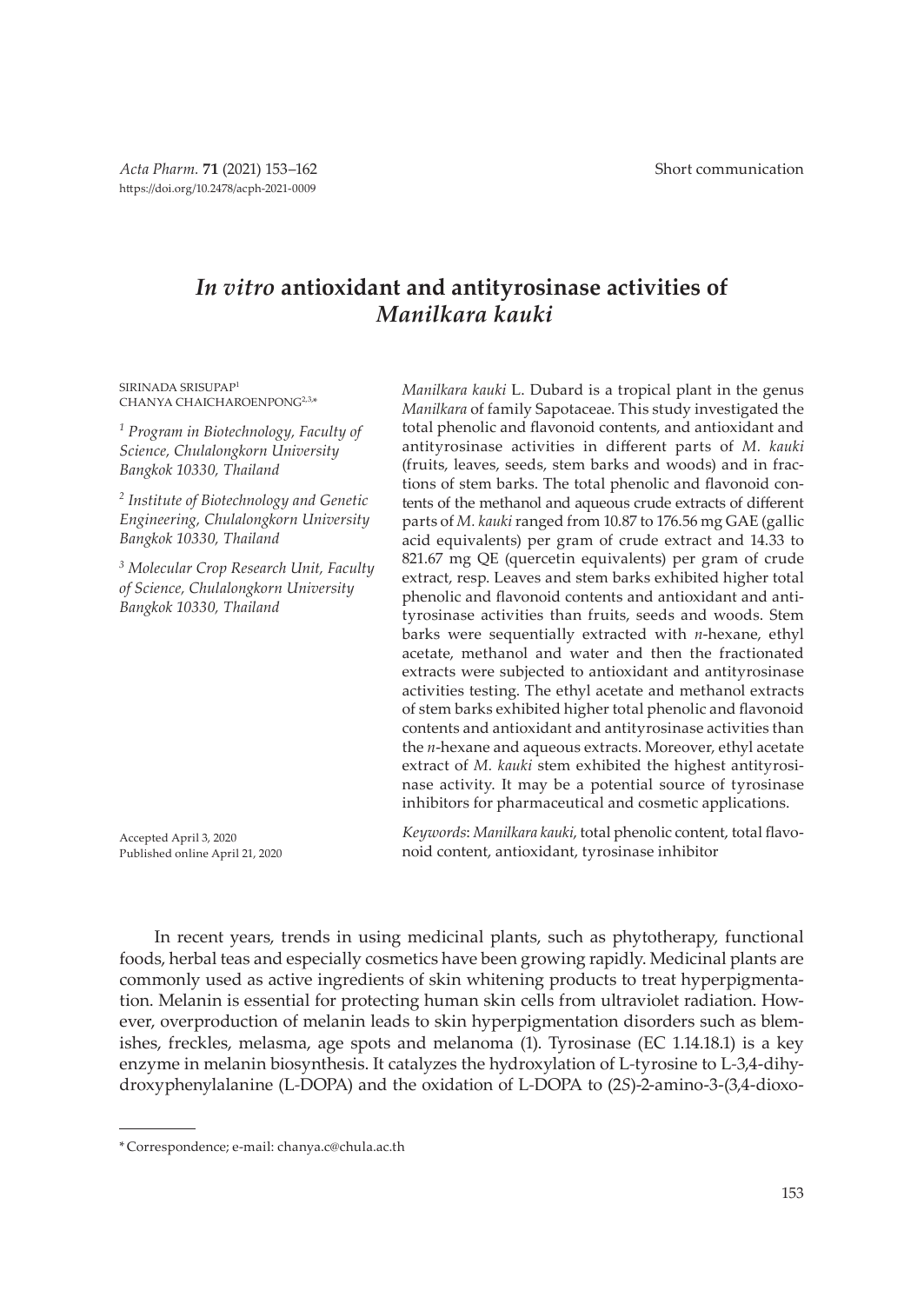cyclohexa-1,5-dien-1-yl)propanoic acid (DOPAquinone). DOPAquinone is spontaneously converted to 5,6-dioxo-2,3,5,6-tetrahydro-1*H*-indole-2-carboxylic acid (DOPAchrome). Then, DOPAchrome is transformed into 5,6-dihydroxyindole (DHI) and further oxidized and polymerized to melanin (2). Tyrosinase inhibitors prevent overproduction of melanin in the skin; kojic acid, a-arbutin, hydroquinone and vitamin C have been used as tyrosinase inhibitors in commercial skin whitening cosmetics (3). However, these tyrosinase inhibitors may have side-effects or risks causing skin allergies, inflammation, genotoxicity (4). Furthermore, some countries have banned kojic acid because of a potential connection to the development of cancer (5). Therefore, various phytochemicals have been investigated to be less toxic yet effective tyrosinase inhibitors. Several medicinal plants have been investigated and their *in vitro* and *in vivo* antityrosinase activities have been reported (6, 7).

*Manilkara kauki* (L.) Dubard is a tropical evergreen tree that belongs to the genus *Manilkara* of family *Sapotaceae*. The fresh ripe fruits are edible with a sweet taste and contain many nutrients such as proteins, fats, calcium, iron, magnesium, phosphorus, potassium, sodium, zinc, copper, vitamin C, thiamin, riboflavin and niacin (8). In traditional medicine in India, barks and roots of this plant are used as an astringent and to treat infantile diarrhea (9). Seeds are used as febrifuge, anthelmintic and antileprotic agents (9). Leaves are used as poultices for tumors (9). However, limited scientific studies of this plant have been found.

The aim of this study was to investigate the total phenolic and flavonoid contents as well as *in vitro* antioxidant and antityrosinase activities of crude extracts from various plant parts (fruits, leaves, seeds, stem barks and woods) of *M. kauki*.

## EXPERIMENTAL

### *Chemicals and equipment*

L-tyrosine, kojic acid, a-arbutin, 2,2-diphenyl-1-picrylhydrazyl (DPPH), Folin-Ciocalteu reagent, gallic acid and quercetin were purchased from Merck (Germany). Mushroom tyrosinase, 2,4,6-tri(2-pyridyl)-*s*-triazine (TPTZ), ferric chloride hexahydrate, aluminum chloride and Trolox were purchased from Sigma-Aldrich (USA).

A vacuum rotary evaporator (EYELA, Japan) and a microplate reader Multiscan GO (Thermo Fisher Scientific, USA) were used.

#### *Plant materials*

The fruits, leaves, seeds, stem barks and woods of *M. kauki* were collected from Bangkok, Thailand, in December 2015. The plants were identified by plant taxonomist in the Department of Botany, Faculty of Science, Chulalongkorn University, Thailand. The voucher specimens (BCU No. A015371) were deposited in the Professor Kasin Suvatabhandhu Herbarium, Chulalongkorn University, Thailand.

## *Preparation of plant parts extracts*

Fresh fruits, leaves, seeds, stem barks and woods of *M. kauki* were dried in a hot air oven at 60  $\degree$ C, then ground into powder. The ground samples (10 g each) were extracted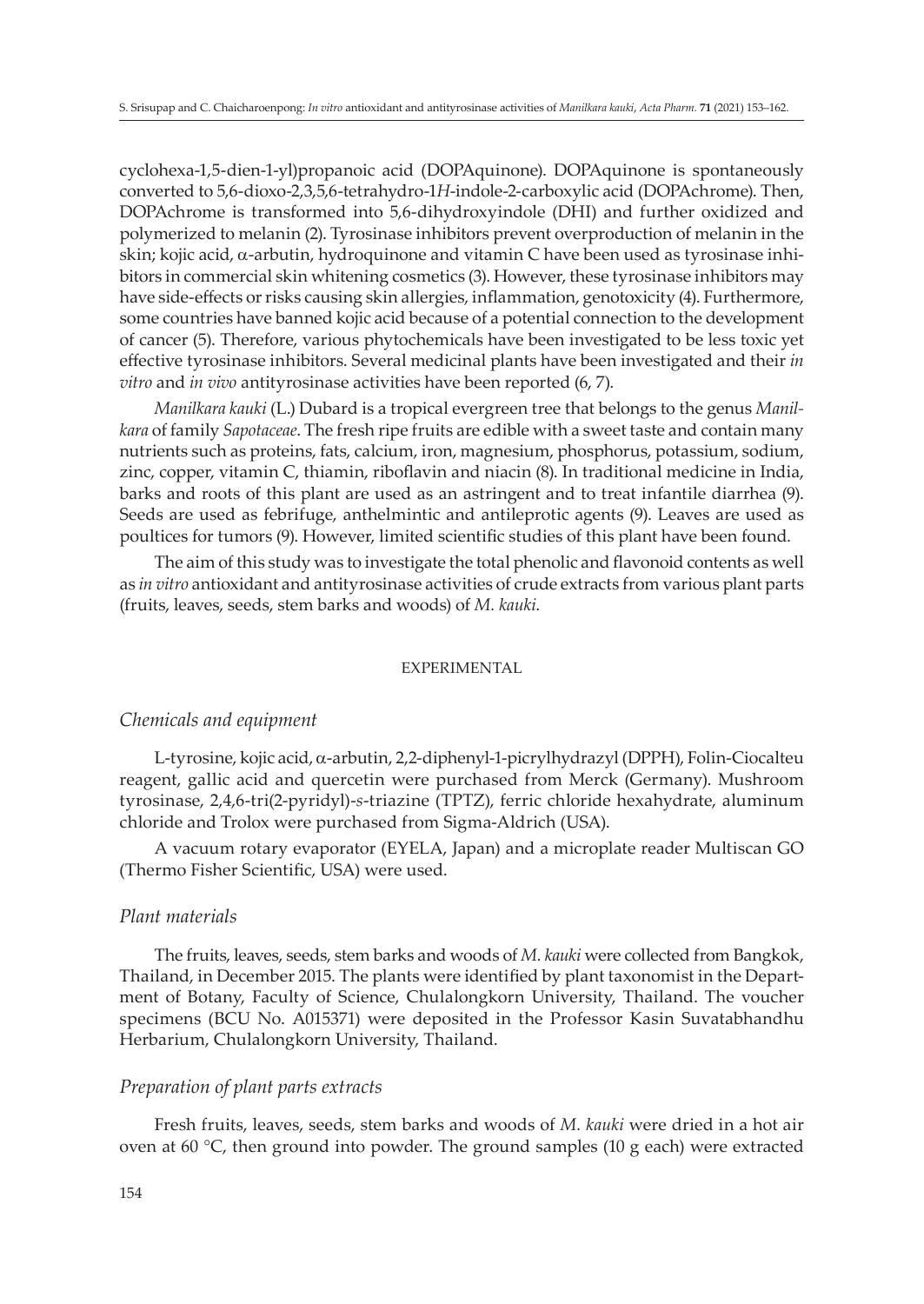with methanol (70 mL  $\times$  3) for 72 h at room temperature or with water (70 mL  $\times$  3) for 20 minutes at 60 °C. Each extract was filtered through Whatman No. 1 filter paper and the filtrate was evaporated under reduced pressure to obtain methanol and aqueous crude extracts of five different parts of *M. kauki*.

In the case of stem barks the ground sample (500 g) was successively soaked in *n-*hexane  $(3 \times 1)$ , ethyl acetate  $(3 \times 1)$  and methanol  $(3 \times 1)$  for 72 h at room temperature and water  $(3 \times 1)$  for 20 minutes at 60 °C. Each extract was filtered through Whatman No. 1 filter paper and the filtrate was evaporated under reduced pressure to obtain *n-*hexane, ethyl acetate, methanol and aqueous extracts of stem barks of *M. kauki*.

# *Determination of total phenolic content*

The total phenolic content was determined using Folin-Ciocalteu reagent as previously described (10). The sample was dissolved in methanol (1 mg  $mL^{-1}$ ). The assay was performed in triplicate for each analysis. Gallic acid  $(0-190 \text{ mg L}^{-1})$  was used as a standard phenolic compound. The total phenolic content was expressed in milligrams of gallic acid equivalents (GAE) per gram of extract.

# *Determination of total flavonoid content*

The total flavonoid content was measured using the aluminum chloride colorimetric assay (11). The sample was prepared in a concentration of 1 mg  $mL^{-1}$  in methanol. All analyses were carried out in triplicate. Quercetin  $(0-1000 \text{ mg L}^{-1})$  was used as a standard flavonoid. The total flavonoid content was expressed in milligrams of quercetin equivalents (QE) per gram of extract.

# *DPPH radical scavenging assay*

DPPH assay was performed according to the previously reported method (12). The sample was dissolved in 95 % methanol (1 mg  $mL^{-1}$ ). All analyses were performed in triplicate. The DPPH radical scavenging activity was expressed in the percentage of inhibition.

# *Ferric reducing antioxidant power (FRAP) assay*

The FRAP assay was performed by a modified spectrophotometric assay as previously reported (13). The sample was dissolved in 95 % methanol (1 mg  $mL^{-1}$ ). The standard curve was linear between 25 and 1000  $\mu$ g mL<sup>-1</sup> of Trolox. The results were expressed in milligrams of Trolox equivalents (TE) per gram of extract.

# *Antityrosinase activity assay*

The antityrosinase activity was measured by a slightly modified spectrophotometric method (14). L*-*tyrosine was used as a substrate and dissolved in 0.1 mol L–1 phosphate buffer (pH 6.5). Kojic acid and  $\alpha$ -arbutin were used as positive controls and were also dissolved in 0.1 mol  $L^{-1}$  phosphate buffer (pH 6.5). The sample was prepared in 20 % dimethyl sulfoxide (DMSO) in ethanol. In the assay,  $8 \mu L$  of the sample solution was mixed with 133  $\mu L$  of 0.1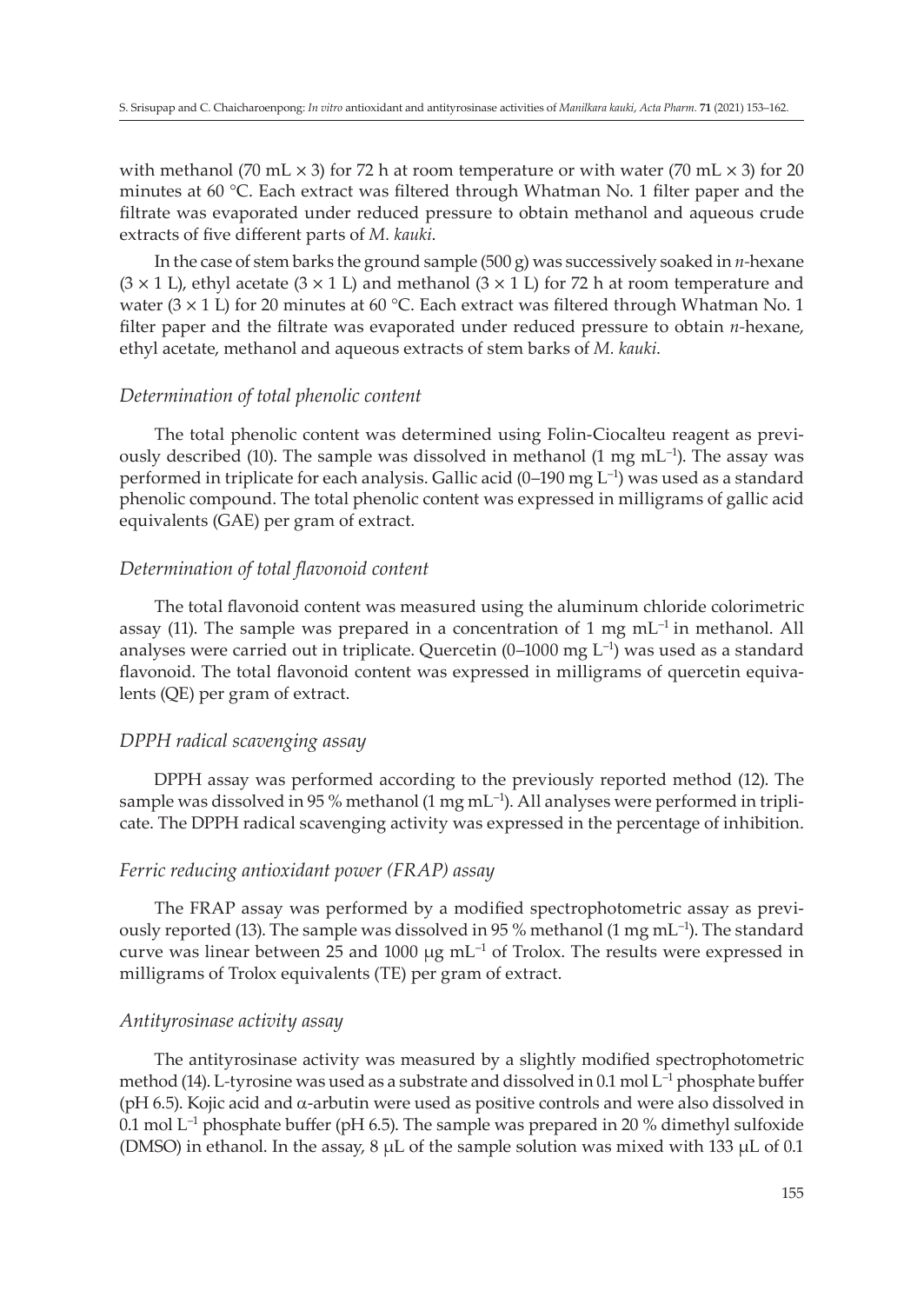mol L–1 phosphate buffer (pH 6.5) and 47 µL of 2.5 mmol L–1 L*-*tyrosine. The reaction mixture was incubated for 5 min at room temperature. Then, 12 µL of mushroom tyrosinase solution (3224 U mL<sup>-1</sup>) in 0.1 mol L<sup>-1</sup> phosphate buffer (pH 6.5) was added to the reaction mixture. After incubation for 20 min at room temperature, the absorbance of the reaction mixture was recorded at 475 nm. The assay for each sample was performed in triplicate. The half-maximal inhibitory concentration  $(IC_{50})$  values were calculated by linear regression analysis.

# *Statistical analysis*

Statistical analyses were performed using a one-way analysis of variance (ANOVA) by SPSS program (version 17.0, SPSS Inc., USA). The significant difference between the means was determined by Duncan's multiple range test.  $p < 0.05$  were considered significant.

#### RESULTS AND DISCUSSION

## *Extraction and chemical composition of* M. kauki *parts*

The results of the percentage yield of the methanol and aqueous crude extracts of different parts of *M. kauki* are shown in Table I.

|            | Yield $(\%)$              |                          |  |
|------------|---------------------------|--------------------------|--|
| Plant part | Methanol crude<br>extract | Aqueous crude<br>extract |  |
| Fruits     | 11.0                      | 19.1                     |  |
| Leaves     | 11.6                      | 9.0                      |  |
| Seeds      | 5.3                       | 8.7                      |  |
| Stem barks | 5.9                       | 5.9                      |  |
| Woods      | 3.4                       | 4.5                      |  |

*Table I. Percentage yield of crude extracts of* M. kauki *plant parts*

The total phenolic content in the methanol crude extract of five different parts of *M. kauki* ranged between 14.83 and 176.56 mg GAE g<sup>-1</sup> crude extract whereas in aqueous crude extract it ranged 10.87 to 105.98 mg GAE g<sup>-1</sup> crude extract (Table II).

Total flavonoid content in the methanol crude extract of different parts of *M. kauki*, ranged from 15.67 to 821.67 mg QE  $g^{-1}$  crude extract but in the aqueous crude extracts it was 14.33 to 800.67 mg QE  $g^{-1}$  crude extract (Table II).

Leaves and stem barks showed higher amounts of total phenolic and flavonoid contents than fruits, seeds and woods.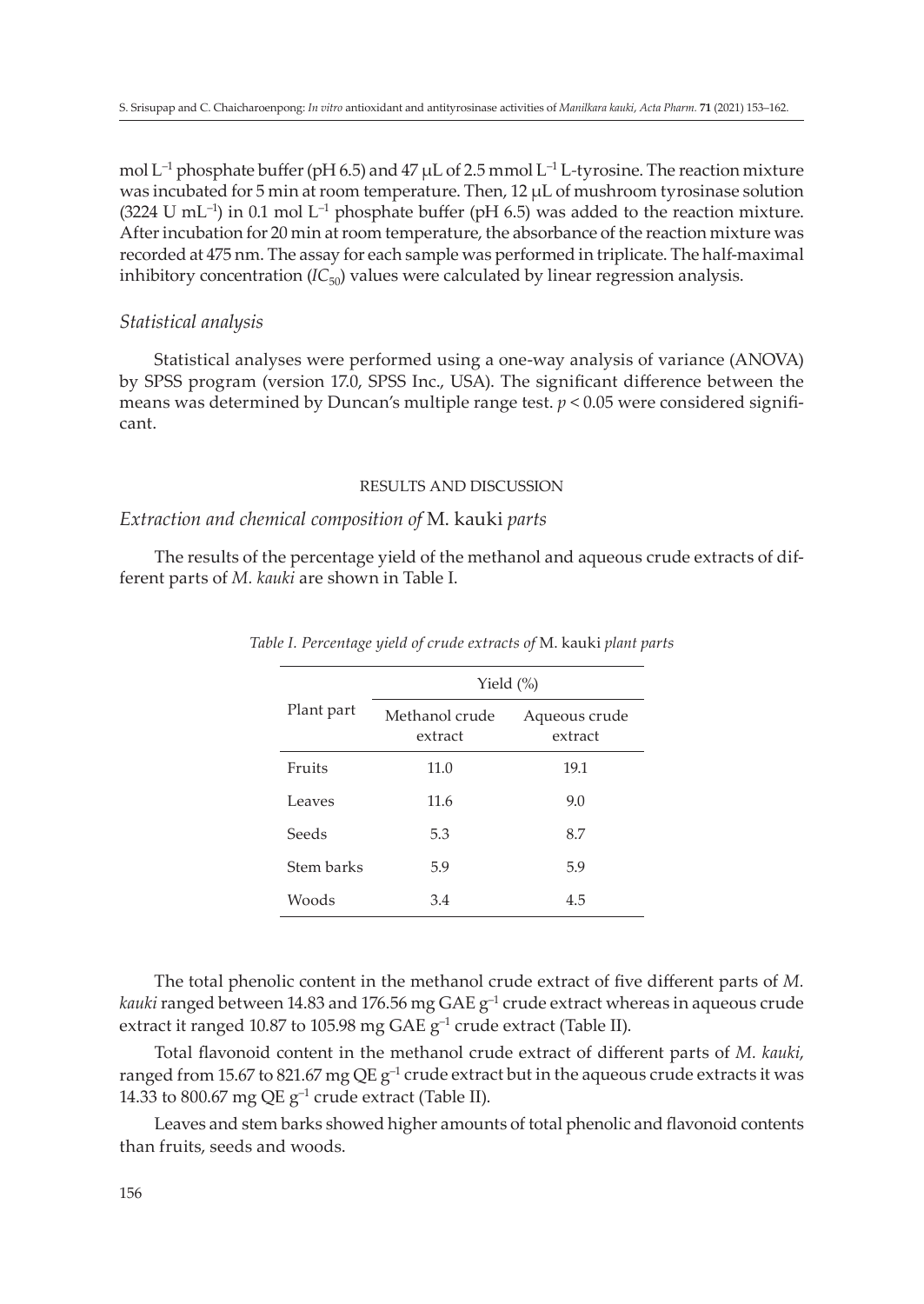|            | Total phenolic content          |                               | Total flavonoid content        |                                |
|------------|---------------------------------|-------------------------------|--------------------------------|--------------------------------|
|            | (mg GAE $g^{-1}$ crude extract) |                               | $(mg QE g^{-1}$ crude extract) |                                |
| Plant part | Methanol crude<br>extract       | Aqueous crude<br>extract      | Methanol crude<br>extract      | Aqueous crude<br>extract       |
| Fruits     | $17.52 \pm 0.10^{\mathrm{d}}$   | $14.83 \pm 0.10^{\mathrm{d}}$ | $99.00 + 0.73c$                | $105.67 \pm 0.15$ <sup>c</sup> |
| Leaves     | $101.75 \pm 1.63^{\circ}$       | $105.98 \pm 0.10^a$           | $776.67 \pm 2.08^{\circ}$      | $745.33 \pm 2.52^b$            |
| Seeds      | $14.83 \pm 0.10^e$              | $10.87 + 0.02$ <sup>e</sup>   | $38.33 \pm 0.58$ <sup>d</sup>  | $43.33 \pm 0.42^d$             |
| Stem barks | $176.56 \pm 0.10^a$             | $99.73 \pm 0.77^{\rm b}$      | $821.67 \pm 2.89$ <sup>a</sup> | $800.67 \pm 2.08^{\circ}$      |
| Woods      | $83.68 \pm 0.87$                | $47.71 \pm 0.67$              | $15.67 \pm 0.31^e$             | $14.33 \pm 0.25^e$             |

*Table II. Total phenolic and flavonoid contents of* M. kauki *plant parts*

Data are presented as mean ± SD of triplicates.

 $a-e$  Values with different superscript letters within the same column are significantly different ( $p < 0.05$ ).

# *Antioxidant activity of* M. kauki *parts*

*DPPH radical scavenging activity. –* The results of DPPH radical scavenging activity testing of different parts of *M. kauki* are presented in Table III. Concerning the methanol crude extracts of five different parts of this plant, stem barks exhibited the highest scavenging DPPH capacity (57.9  $\pm$  0.3 %), followed by leaves (47.0  $\pm$  0.1 %), woods (43.5  $\pm$  0.3 %), fruits (8.8  $\pm$  0.2 %) and seeds (2.2  $\pm$  0.1 %), resp., at a concentration of 1 mg mL<sup>-1</sup>. For the aqueous crude extracts, the order of DPPH activity was as follows: leaves  $(55.5 \pm 0.1 \%)$ , stem barks (48.9  $\pm$  0.1 %), woods (14.8  $\pm$  0.1 %), fruits (1.0  $\pm$  0.1 %) and seeds (0.4  $\pm$  0.03 %), resp., at a concentration of 1 mg  $mL^{-1}$ .

*FRAP activity*. – As shown in Table III, the methanolic crude extracts of leaves (209.74  $\pm$  1.28 mg TE g<sup>-1</sup> crude extract) and stem barks (211.59  $\pm$  1.40 mg TE g<sup>-1</sup> crude extract) exhibited strong FRAP activity but the aqueous crude extract of leaves (219.37  $\pm$  0.32 mg TE  $g^{-1}$  crude extract) showed the highest FRAP activity. Methanol and aqueous crude extracts of fruits, seeds and woods showed weak FRAP activity.

| Plant part | DPPH radical scavenging activity (%) |                          | FRAP activity (mg TE $g^{-1}$ crude extract) |                                |
|------------|--------------------------------------|--------------------------|----------------------------------------------|--------------------------------|
|            | Methanol crude<br>extract            | Aqueous crude<br>extract | Methanol crude<br>extract                    | Aqueous crude<br>extract       |
| Fruits     | $8.80 \pm 0.16$ <sup>d</sup>         | $1.03 \pm 0.05^{\rm d}$  | $11.96 \pm 0.64$ <sup>d</sup>                | $5.48 \pm 0.32$ <sup>d</sup>   |
| Leaves     | $47.01 \pm 0.14^{\circ}$             | $55.49 \pm 0.06^{\circ}$ | $209.74 \pm 1.28$ <sup>a</sup>               | $219.37 \pm 0.32$ <sup>a</sup> |
| Seeds      | $2.21 \pm 0.05^{\circ}$              | $0.41 \pm 0.03^{\circ}$  | $16.41 \pm 0.85$ <sup>c</sup>                | $4.19 \pm 0.32$ <sup>d</sup>   |
| Stem barks | $57.87 \pm 0.27$ <sup>a</sup>        | $48.89 \pm 0.14^{\rm b}$ | $211.59 \pm 1.40^a$                          | $107.33 \pm 0.96^{\circ}$      |
| Woods      | $43.51 \pm 0.27$                     | $14.75 \pm 0.06^{\circ}$ | $72.70 \pm 0.85^{\circ}$                     | $41.59 \pm 0.85$ <sup>c</sup>  |

*Table III. DPPH radical scavenging and FRAP activities of* M. kauki *plant parts*

Data are presented as mean  $\pm$  SD of triplicates.

a<sup>-e</sup> Values with different superscript letters within the same column are significantly different ( $p < 0.05$ ).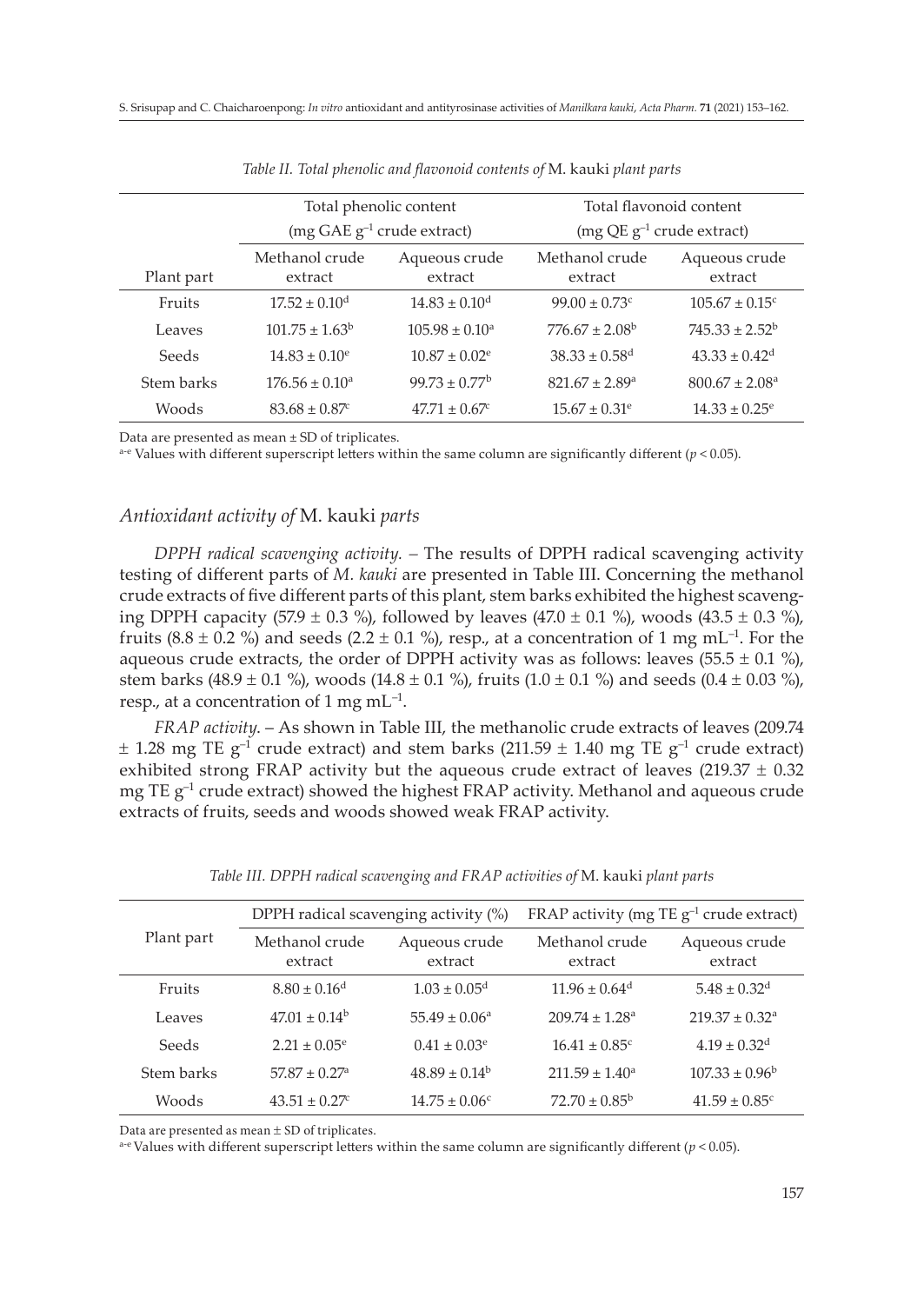# *Antityrosinase activity of* M. kauki *parts*

Among the methanolic crude extracts, stem barks exhibited the strongest antityrosinase activity with an  $IC_{50}$  value of  $0.25 \pm 0.03$  mg mL<sup>-1</sup>, followed by leaves, fruits and seeds, resp. For the aqueous crude extracts, the order of antityrosinase activity was as follows: stem barks, leaves, fruits and seeds, resp., whereas, the methanol and aqueous crude extracts of woods showed no antityrosinase activity (Table IV). Furthermore, the *IC*<sub>50</sub> values for mushroom tyrosinase inhibitory activity of  $\alpha$ -arbutin and kojic acid were 7.05  $\pm$  0.22 mmol  $L^{-1}$  and  $57.49 \pm 0.35$  µmol  $L^{-1}$ , resp.

|            | $IC_{50}$ (mg mL <sup>-1</sup> ) |                              |  |
|------------|----------------------------------|------------------------------|--|
| Plant part | Methanol crude<br>extract        | Aqueous crude<br>extract     |  |
| Fruits     | $0.63 \pm 0.01$ <sup>c</sup>     | $0.86 \pm 0.03$ <sup>c</sup> |  |
| Leaves     | $0.38 \pm 0.01^{\rm b}$          | $0.50 \pm 0.01^{\rm b}$      |  |
| Seeds      | $5.56 \pm 0.03$ <sup>d</sup>     | $6.73 \pm 0.03$ <sup>d</sup> |  |
| Stem barks | $0.25 \pm 0.03^a$                | $0.41 \pm 0.01^a$            |  |
| Woods      | No activity                      | No activity                  |  |

*Table IV. Antityrosinase activity of* M. kauki *parts*

Data are presented as mean ± SD of triplicates.

a-d Values with different superscript letters within the same column are significantly different (*p* < 0.05).

The *Manilkara* spp. have been reported to possess pharmacological activities such as antioxidant, antimicrobial, anticancer, antidiabetic, antiulcer, analgesic, antityrosinase and immunomodulatory (15-19). The secondary metabolites of *Manilkara* spp. have also been reported to consist of flavonoids, phenolic compounds, tannins, triterpenes and saponins (18-21). Phenolic compounds and flavonoids are secondary metabolites of plants that have been shown to play an important role in antioxidant, antityrosinase, anticancer and other activities (22, 23). The inhibition of tyrosinase activity also depends on the hydroxyl group of the phenolic compounds. The hydroxyl group can develop a hydrogen bond at the active site of tyrosinase, resulting in steric hindrance or conformation changing and then leading to a lower enzymatic activity (24).

In the present study, both the methanol and aqueous crude extracts of leaves and stem barks showed strong DPPH radical scavenging, FRAP and antityrosinase activities, which might be ascribed to the presence of phenolic compounds and flavonoids. Similarly, previous studies of *Manilkara* spp. have reported a correlation between the antioxidant and antityrosinase activities and the amount of phytochemicals, including phenolic compounds and flavonoids (25). Some studies have reported that the plant extracts which contain high total phenolics or flavonoid contents exhibit strong antioxidant activity (15). Expectedly, the plant extracts with high amounts of phenolic compounds also possess high amounts of flavonoids (26, 27). In this study, stem barks of *M. kauki* displayed the highest *in vitro* antityrosinase activity compared with fruits, leaves, seeds and woods. The attention was, therefore, focused on stem barks. Hence, different polarities of solvents (*n-*hexane,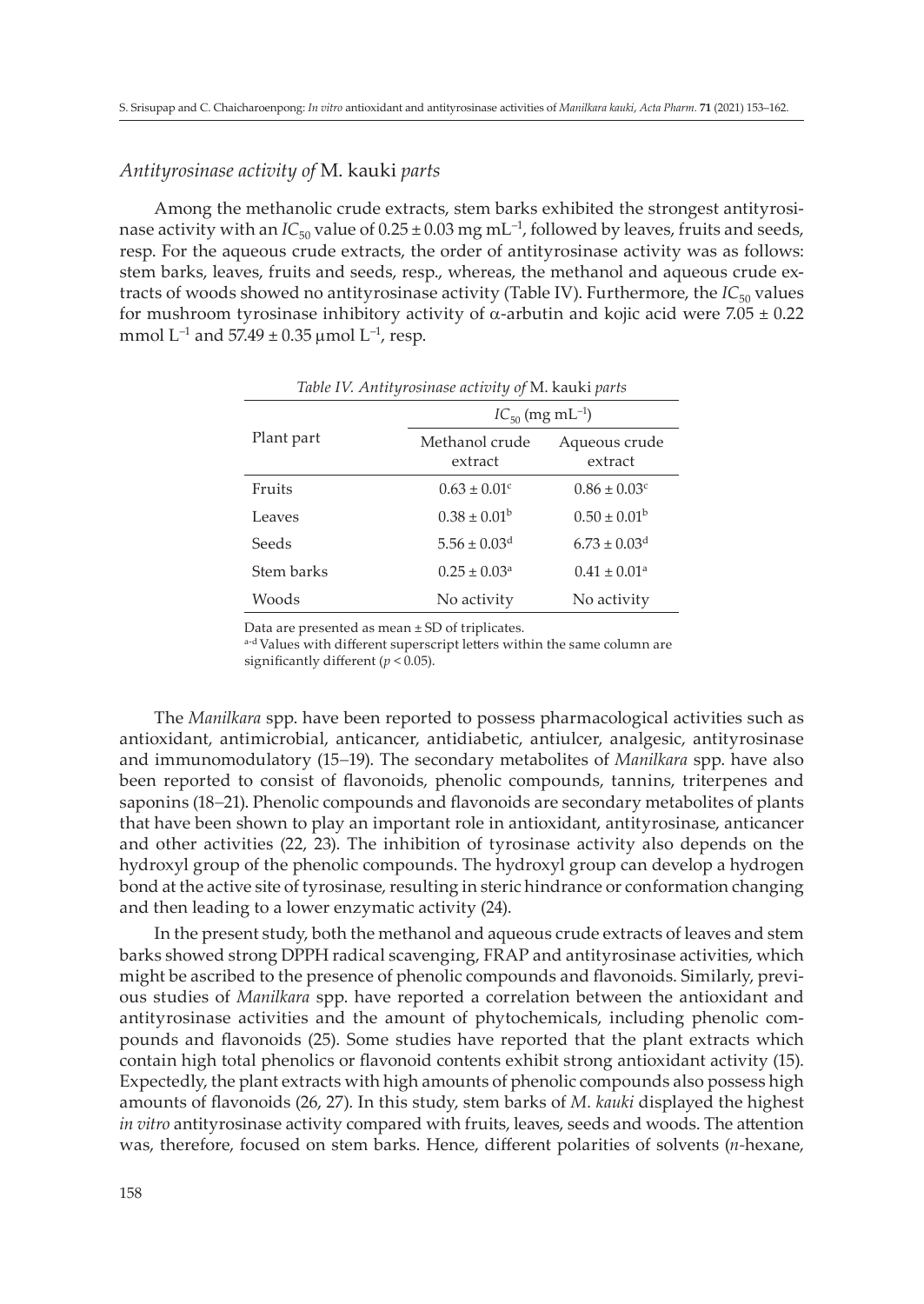ethyl acetate, methanol and water) were used for the extraction of active substances of diverse lipophilicities. These fractions were evaluated for phytochemical composition (phenolic compounds and flavonoids), antioxidant and antityrosinase activities.

# *Extraction and chemical composition of* M. kauki *stem barks*

The extraction yield of *n-*hexane, ethyl acetate, methanol and aqueous extracts of *M. kauki* stem barks were 3.3, 1.5, 16.9 and 9.8 %, respectively.

The total phenolic and flavonoid contents of the extracts of stem barks are shown in Table V. The methanol extract (160.12  $\pm$  0.93 mg GAE g<sup>-1</sup> extract) exhibited the highest total phenolic content, followed by ethyl acetate, aqueous and *n-*hexane extracts, resp. In addition, the ethyl acetate extract (755.00  $\pm$  1.00 mg QE g<sup>-1</sup> extract) showed the highest total flavonoid content, followed by methanol, aqueous and *n-*hexane extracts, resp.

| Total phenolic content         | Total flavonoid content        |
|--------------------------------|--------------------------------|
| $(mg GAE g^{-1}$ extract)      | $(mg QE g^{-1}$ extract)       |
| $10.98 \pm 0.10^{\text{d}}$    | $283.67 \pm 1.15^d$            |
| $111.46 \pm 0.02^b$            | $755.00 \pm 1.00^a$            |
| $160.12 \pm 0.93$ <sup>a</sup> | $527.33 \pm 0.58^{\rm b}$      |
| $66.17 \pm 0.48$ <sup>c</sup>  | $316.67 \pm 1.15$ <sup>c</sup> |
|                                |                                |

#### *Table V. Total phenolic and flavonoid contents of* M. kauki *stem barks*

Data are presented as mean ± SD of triplicates.

 $a-d$  Values with different superscript letters within the same column are significantly different ( $p < 0.05$ ).

# *Antioxidant activity of* M. kauki *stem barks*

*DPPH radical scavenging activity*. *–* The ethyl acetate and methanol extracts exhibited high DPPH radical scavenging activity with  $55.7 \pm 0.1$  % and  $54.2 \pm 0.2$  %, resp., at a concentration of 1 mg mL–1, whereas *n-*hexane and aqueous extracts showed weak DPPH radical scavenging activity (Table VI).

#### *Table VI. Antioxidant and antityrosinase activities of* M. kauki *stem barks*

|               | Antioxidant activities                     |                                |                                                             |
|---------------|--------------------------------------------|--------------------------------|-------------------------------------------------------------|
| Extract       | DPPH radical scavenging<br>activity $(\%)$ | FRAP activity                  | Antityrosinase activity<br>$IC_{50}$ (mg mL <sup>-1</sup> ) |
|               |                                            | (mg TE $g^{-1}$ extract)       |                                                             |
| $n$ -Hexane   | $0.66 \pm 0.03$ <sup>d</sup>               | $10.11 \pm 0.56$ <sup>d</sup>  | $9.58 \pm 0.10^{\rm d}$                                     |
| Ethyl acetate | $55.69 \pm 0.13$ <sup>a</sup>              | $180.83 \pm 0.81^{\rm b}$      | $0.24 \pm 0.04$ <sup>a</sup>                                |
| Methanol      | $54.22 \pm 0.17^b$                         | $221.59 \pm 0.32$ <sup>a</sup> | $1.62 \pm 0.01^{\rm b}$                                     |
| Aqueous       | $7.24 \pm 0.05$ <sup>c</sup>               | $50.85 \pm 0.32$ <sup>c</sup>  | $1.91 \pm 0.02$ <sup>c</sup>                                |

Data are presented as mean ± SD of triplicates.

<sup>a-d</sup> Values with different superscript letters within the same column are significantly different ( $p < 0.05$ ).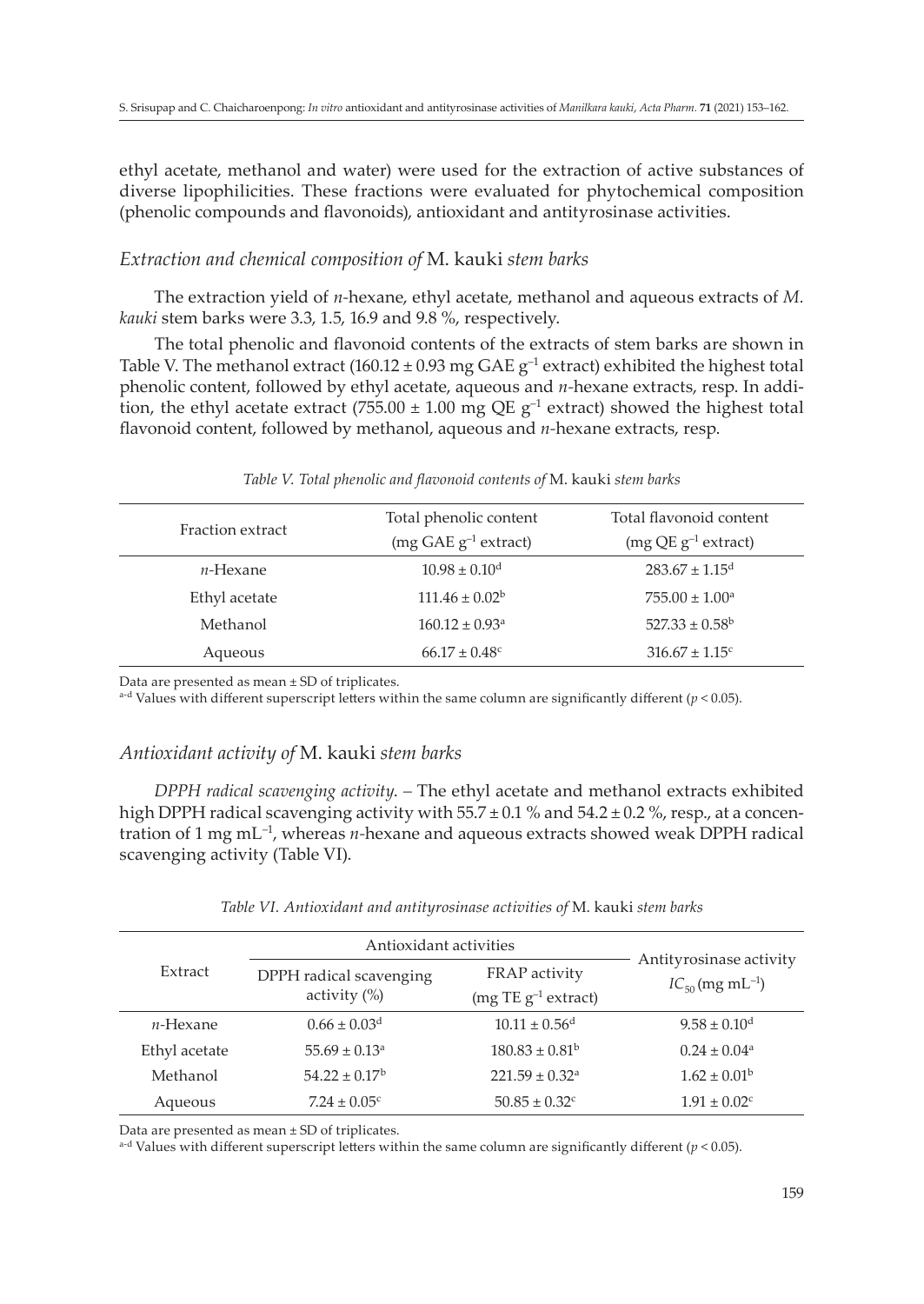*FRAP activity. –* The ethyl acetate and methanol extracts also exhibited potent FRAP activity (180.83  $\pm$  0.81 and 221.59  $\pm$  0.32 mg TE  $g^{-1}$  extract, resp.), while, the *n*-hexane and aqueous extracts exhibited weak FRAP activity (Table VI).

## *Antityrosinase activity of* M. kauki *stem barks*

The ethyl acetate extract  $(IC_{50} = 0.24 \pm 0.04 \text{ mg} \text{ mL}^{-1})$  exhibited the strongest antityrosinase activity, followed by methanol ( $IC_{50} = 1.62 \pm 0.01$  mg mL<sup>-1</sup>), aqueous ( $IC_{50} = 1.91 \pm 0.01$ 0.02 mg mL<sup>-1</sup>) and *n*-hexane ( $IC_{50} = 9.58 \pm 0.10$  mg mL<sup>-1</sup>) extract.

The partial purification of *M. kauki* stem barks indicated that high amounts of phenolic compounds and flavonoids were found in the ethyl acetate and methanol extracts as a medium to high polarity media. These extracts also demonstrated high antioxidant and antityrosinase activities. According to the reports on some other plants such as *Zingiber officinale*, *Armoracia rusticana, Bucida buceras* and *Phoradendron californicum*, the amounts of phenolic compounds and flavonoids, antioxidant and antityrosinase capacities also differed depending on the polarity of solvents for extraction (28–30).

## **CONCLUSIONS**

This study was the first report on comparing phytochemical composition, antioxidant and antityrosinase activities of different parts of *M. kauki*. Its leaves and stem barks exhibited higher total phenolic and flavonoid contents, DPPH radical scavenging, FRAP and antityrosinase activities than fruits, seeds and woods. Furthermore, extraction with solvents of different polarities indicated that the ethyl acetate and methanol extracts of stem barks demonstrated high total phenolic and flavonoid contents, and antioxidant activity. However, only the ethyl acetate extract exhibited potent antityrosinase activity and may serve as a source of tyrosinase inhibitor for pharmaceutical and cosmetic applications.

We are inclined to believe that a high level of phenolic compounds/flavonoids led to good antioxidant and antityrosinase activities. This comes along with the fact that ethyl acetate extract of stem barks with a significantly higher amount of flavonoids exhibited also significantly higher antityrosinase activity, pointing to the fact that flavonoids play an important role in tyrosinase inhibition.

*Acknowledgements.* – This work was supported by the Graduate School of Chulalongkorn University (thesis grant and conference grant for master degree student) and the Ratchadaphiseksomphot Endowment Fund of Chulalongkorn University (GRU 6203023003-1).

#### REFERENCES

- 1. J. L. Rees, The genetics of human pigmentary disorders, *J. Invest. Dermatol*. **131** (2011) E12-E13; https://doi.org/10.1038/skinbio.2011.5
- 2. V. J. Hearing, Determination of melanin synthetic pathways, *J. Invest. Dermatol*. **131** (2011) E8-E11; https://doi.org/10.1038/skinbio.2011.4
- 3. C. Couteau and L. Coiffard, Overview of skin whitening agents: drugs and cosmetic products, *Cosmetics* **3** (2016) 27–43; https://doi.org/10.3390/cosmetics3030027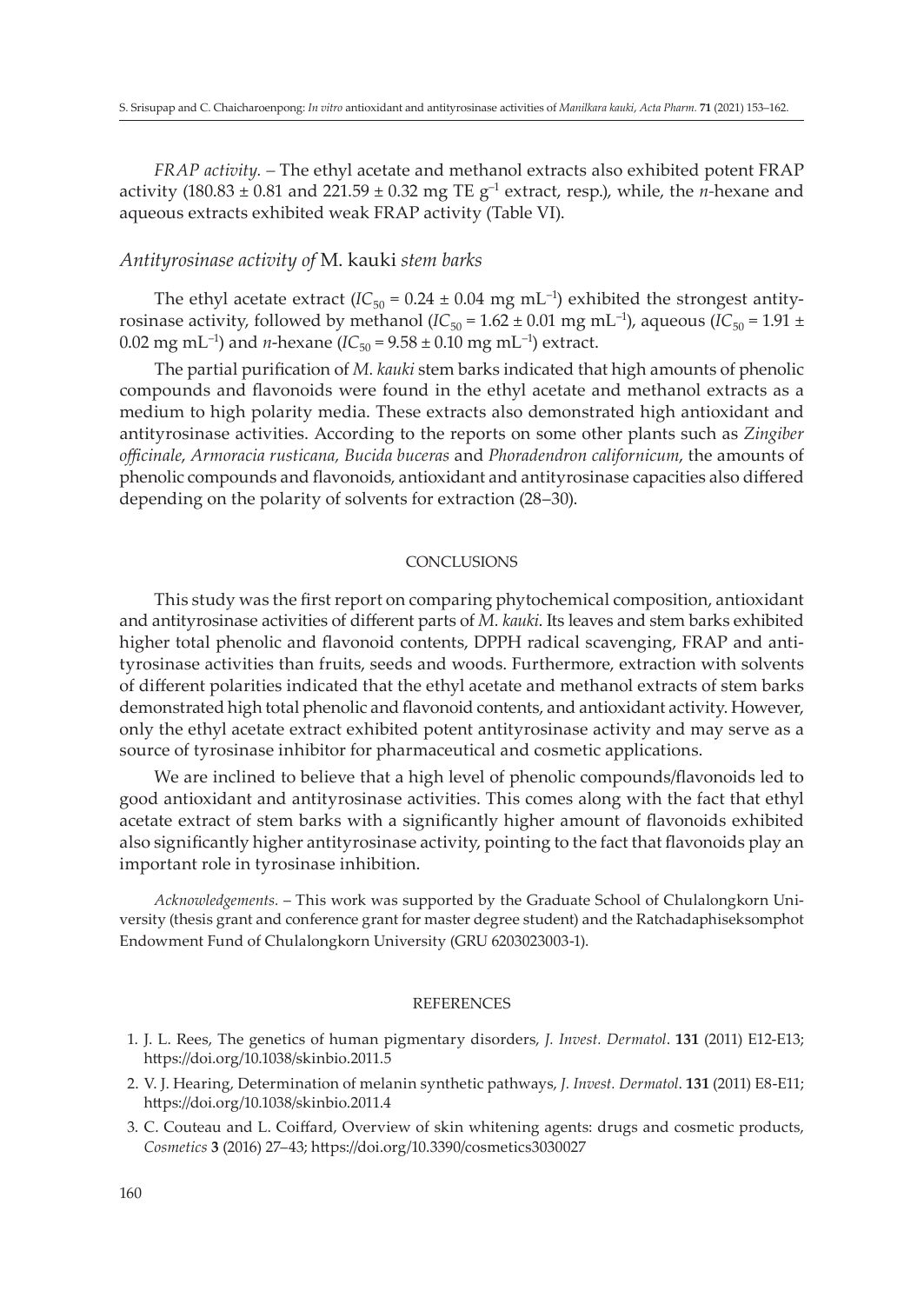- 4. J. F. Hsieh, S. T. Chen and S. L. Cheng, *Molecular Profiling of A375 Human Malignant Melanoma Cells Treated with Kojic Acid and Arbutin, Breakthroughs in Melanoma Research*, in *Breakthroughs in Melanoma Research* (Ed. Y. Tanaka), InTech, Shanghai 2011, pp. 533–558.
- 5. S. L. Cheng, R. H. Liu, J. N. Sheu, S. T. Chen, S. Sinchaikul and G. J. Tsay, Toxicogenomics of kojic acid on gene expression profiling of A375 human malignant melanoma cells, *Biol. Pharm. Bull*. **29** (2006) 655–669; https://doi.org/10.1248/bpb.29.655
- 6. T. Pillaiyar, V. Namasivayam, M. Manickam and S. H. Jung, Inhibitors of melanogenesis: an updated review, *J. Med. Chem*. **61** (2018) 7395–7418; https://doi.org/10.1021/acs.jmedchem.7b00967
- 7. P. K. Mukherjee, R. Biswas, A. Sharma, S. Banerjee, S. Biswas and C. K. Katiyar, Validation of medicinal herbs for anti-tyrosinase potential, *J. Herb. Med*. **14** (2018) 1–16; https://doi.org/10.1016/j. hermed.2018.09.002
- 8. T. K. Lim, *Edible Medicinal and Non-Medicinal Plants, Vol. 6. Fruits*, Springer, Dordrecht 2013, pp. 107–109.
- 9. C. P. Khare, *Indian Medicinal Plants: An Illustrated Dictionary*, Springer Verlag, New York 2007, pp. 397–398.
- 10. E. A. Ainsworth and K. M. Gillespie, Estimation of total phenolic content and other oxidation substrates in plant tissues using Folin-Ciocalteu reagent, *Nat. Protoc*. **2** (2007) 875–877; https://doi. org/10.1038/nprot.2007.102
- 11. B. Tohidi, M. Rahimmalek and A. Arzani, Essential oil composition, total phenolic, flavonoid contents, and antioxidant activity of *Thymus* species collected from different regions of Iran, *Food Chem*. **220** (2017) 153–161; https://doi.org/10.1016/j.foodchem.2016.09.203
- 12. K. Thaipong, U. Boonprakob, K. Crosby, L. Cisneros-Zevallos and D. H. Byrne, Comparison of ABTS, DPPH, FRAP, and ORAC assays for estimating antioxidant activity from guava fruit extracts, *J. Food Comp. Anal*. **19** (2006) 669–675; https://doi.org/10.1016/j.jfca.2006.01.003
- 13. I. F. F. Benzie and J. J. Strain, The ferric reducing ability of plasma (FRAP) as a measure of "Antioxidant power": The FRAP assay, *Anal. Biochem*. **239** (1996) 70–76; https://doi.org/10.1006/ abio.1996.0292
- 14. A. Ishihara, Y. Ide, T. Bito, N. Ube, N. Endo, K. Sotome, N. Maekawa, K. Ueno and A. Nakagiri, Novel tyrosinase inhibitors from liquid culture of *Neolentinus lepideus*, *Biosci. Biotechnol. Biochem*. **82** (2018) 22–30; https://doi.org/10.1080/09168451.2017.1415125
- 15. V. Kothari, S. Pathan and S. Seshadri, Antioxidant activity of *Manilkara zapota* and *Citrus limon* seeds, *J. Nat. Remedies* **10** (2010) 175–180; https://doi.org/10.18311/jnr/2010/259
- 16. M. A. Osman, M. A. Aziz, M. R. Habib and M. R. Karim, Antimicrobial investigation on *Manilkara zapota* (L.) P. Royen, *Int. J. Drug Dev. Res*. 3 (2011) 185–190.
- 17. K. J. Pankaj, S. Prashant, U. Neeraj and S. Yogesh, Evaluation of analgesic activity of *Manilkara zapota* (leaves), *Eur. J. Exp. Biol*. 1 (2011) 14–17.
- 18. N. M. Fayek, A. R. A. Monem, M. Y. Mossa, M. R. Meselhy and A. H. Shazly, Chemical and biological study of *Manilkara zapota* (L.) Van Royen leaves (Sapotaceae) cultivated in Egypt, *Pharmacogn. Res*. **4** (2012) 85–91; https://doi.org/10.4103/0974-8490.94723
- 19. N. M. Fayek, A. R. A. Monem, M. Y. Mossa and M. R. Meselhy, New triterpenoid acyl derivatives and biological study of *Manilkara zapota* (L.) Van Royen fruits, *Pharmacogn. Res*. **5** (2013) 55–59; https://doi.org/10.4103/0974-8490.110505
- 20. F. B. de Almeida, C. P. Fernandes, W. Romao, G. Vanini, H. B. Costa, H. S. Franca, M. G. Santos, J. C. T. Carvalho, D. Q. Falcao and L. Rocha, Secondary metabolites from leaves of *Manilkara subsericea* (Mart.) Dubard, *Pharmacogn. Mag*. **11** (2015) S533–S537; https://doi.org/10.4103/0973-1296.172957
- 21. M. H. Baky, A. M. Kamal, M. R. Elgindi and E. G. Haggag, A review on phenolic compounds from family Sapotaceae, *J. Pharmacogn. Phytochem*. **5** (2016) 280–287.